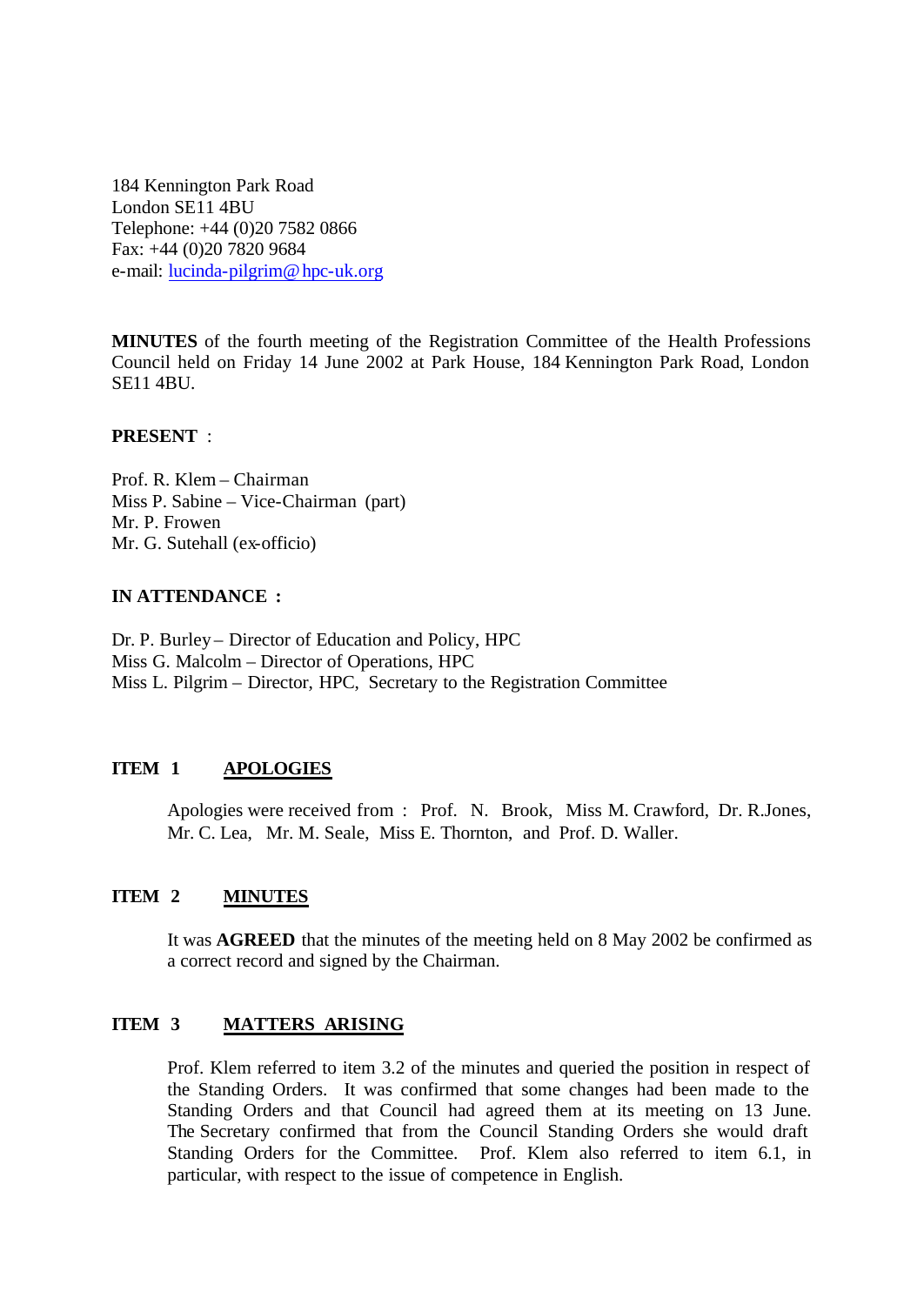3.1 Dr. Burley reported that the Council on 13 June 2002 had been particularly concerned that the proposal to allow registered members of regulated professions anywhere in the EEA to provide services (but not to seek establishment) in any other EEA state without the need to be registered in the host state for 16 weeks in any one year was inconsistent with public protection.

He clarified that the practitioner concerned did still have to be registered by the Competent/Designated Authority in their home state and complaints about conduct etc. could still be made there – however unsatisfactory that was.

He also clarified that a practitioner under the 16 week provision could only use their home state professional title, not a UK protected title in due course.

This had been discussed also at a regulatory seminar on 13 June 2002 where a DoH representative had stated it would not support recruiting staff into the NHS under this provision as a "quick fix " for waiting lists.

- 3.2 The position on competence in a host state's language was that the European Commission had already accepted that this was a part of clinical competence for health professions and this was made more explicit in the current proposals from the Commission.
- 3.3 Mr. P. Frowen referred to item 4.12. It was noted that since the last meeting of the Committee further discussion of this issue had taken place. Mr. J. Bracken had confirmed that Article 13 of the OIC would permit an applicant under either limb of the "grandparenting " provision to apply for admission on the very last day of the relevant period, namely two years after the register opened. Thus a currently unregistered practitioner could wait until the end of the relevant period to register but could not count the relevant period as qualifying experience.

Mr. Bracken cited an example where the register opened on 1April 2003. This would give an applicant until 31 March 2005 in which to register under the " grandparenting " provisions but the applicant would need to have had 3 years' practising experience prior to 1 April 2003. On this basis only existing practitioners who already had 2 or more years' experience would be eligible to be " grandparented " under the first limb (Article 13 (2) (a) ).

However, for applicants who were currently undertaking courses or who had only recently entered practice, the only " grandparenting " route open to them would be the second limb (Article 13 (2) (b) ) under which they could be required to undertake additional training and experience before being registered. Candidates in that category could delay applying for registration in the hope that they could acquire practising experience but this of itself would not make them eligible for registration; at the time they applied to be registered they would still have to meet whatever training or experience requirements the Council imposed. Such requirements would be a condition of admission and therefore such candidates would not be eligible for registration until they had completed the requisite training and experience.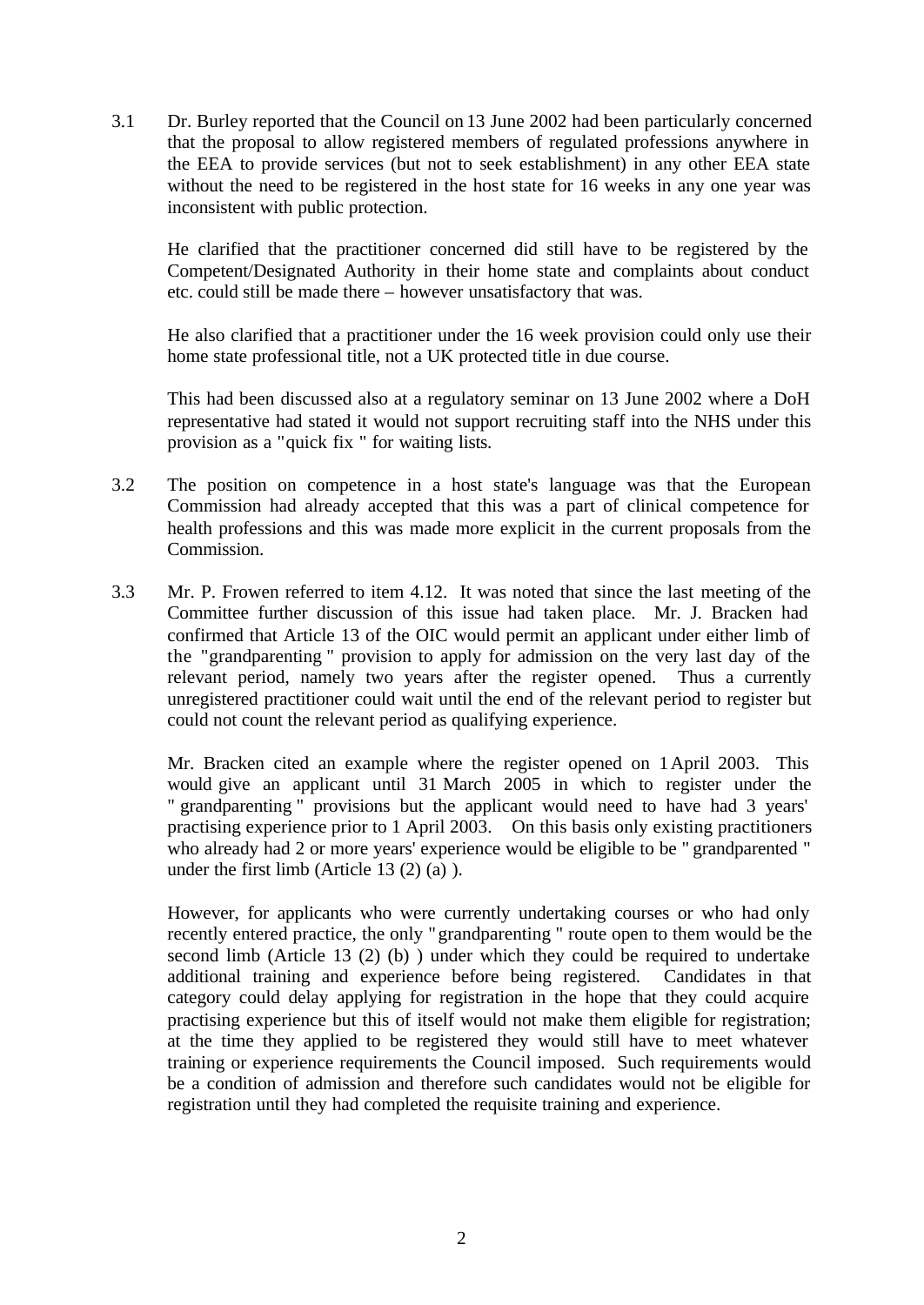It was also noted that offences relating to misuse of a closed title did not apply during the relevant period to candidates eligible for " grandparenting ". If candidates under the second limb of Article 13 wished to remain in practice whilst working towards meeting any training or experience requirements imposed by the Council, they would be well advised to apply for registration as soon as possible.

With respect to item 7.6 of the minutes the Committee noted that Appeals and any Rules relating thereto had been mentioned in the Consultation Document. However, the Document confirmed that these were not issues for consultation but had been included for information only. The Secretary said that she would check the position with respect to any procedures / Rules that had been drafted or were in the process of being drafted.

With respect to item 7.8 the Chairman confirmed that a meeting would be taking place following the Registration Committee meeting.

With respect to Item 8, Dr. Burley confirmed that there was a paragraph in the Consultation Document (para 12.51) that dealt with this issue. The status quo would be maintained; the Health Professions Council was committed to continuing the joint work with the Chartered Society of Physiotherapy (CSP); it would review with the Society arrangements for undertaking work to ensure that they were consistent with the role of the Council.

With respect to item 7.5 the Secretary gave the Committee an update. Mr. Bracken had prepared a draft letter and a Statement of Good Practice to be sent to assessors. Both these documents would be reviewed and any amendments made prior to them being sent to assessors.

### **ITEM 4 CERTIFICATE OF COMPETENCE IN THE ADMINISTRATION OF LOCAL ANAESTHETICS**

After discussion the Committee agreed that for the moment the proposed Certificate of Competence would be used. However, it would be remitted to the JQAC for further advice

# **ITEM 5 ASSESSMENTS FOR OVERSEAS OCCUPATIONAL THERAPY APPLICANTS**

The Committee considered and discussed Enclosure 3. It recommended that the status quo be maintained for the time being. The Committee recommended that the contract with Oxford Brookes University be taken over by HPC. Mr. Bracken, the Council's legal adviser, would be consulted on any amendments or mechanisms necessary to effect this. The Committee confirmed that this proposal would be for the transitional period only.

The Committee recommended that those applying to be Occupational Therapy assessors should be interviewed by the relevant Occupational Therapy Council member and by the HPC Human Resources Director. The Committee further recommended that training of assessors should proceed as requested and would form part of regular updates given to the Committee.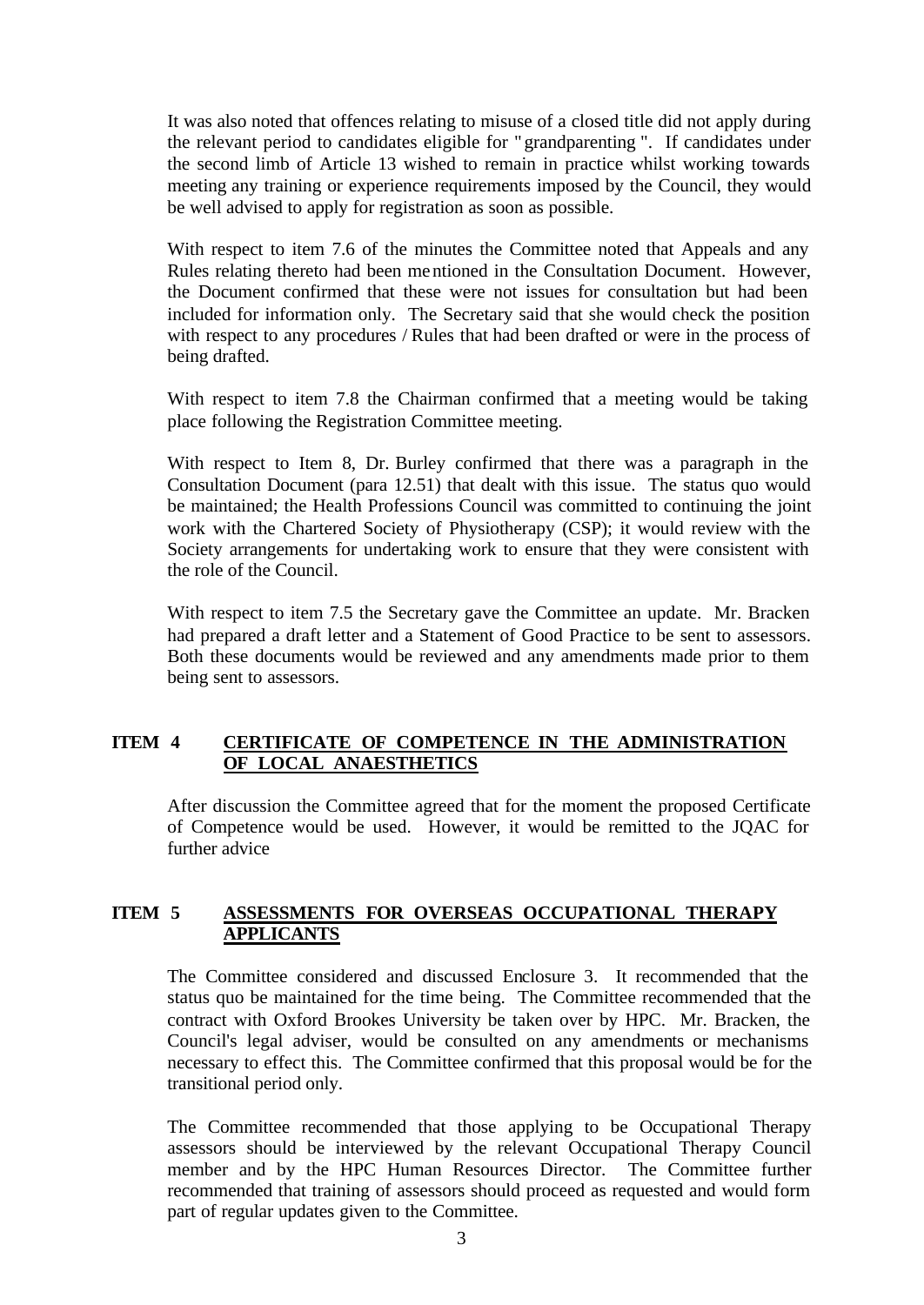Mr. Seale would sign off a paper with these recommendations that would be put to Council at its next meeting.

# **ITEM 6 GENERAL ASSESSMENT OF OVERSEAS APPLICANTS (EEA & OTHER)**

The Chairman said that the HPC was seeking to establish principles of common process for assessing overseas applicants and " grandparenting " applicants; such processes and procedures would apply across all the professions. Reference was made to this in the Consultation Document.

The Chairman said that the Committee had to make an urgent start on devising these procedures; she said that the form and content of any documents needed to be identified and the Committee would have to decide what information was required, both common and different across all professions. The Committee would have to look at what was going on to the Register and select from that what questions needed to be posed. The Chairman said the Committee would establish the procedures with reference to the Order in Council and therefore the new procedures would be quite different from any that were already in existence.

Dr. Burley said that Mr. Seale had asked him to tell the Committee that (1) the word " grandparent " would be used rather than "grandfather "; (2) any procedures driven by the needs of the IT system alone should be avoided; (3) no forms could be finalised until it was known which titles would be protected.

The Secretary said that she had e-mailed three colleagues who would form a group to begin work on this task.

# **ITEM 7 CONSULTATION DOCUMENT**

The Chairman thanked everybody for their work. The Secretary confirmed that the Consultation Document would be going to the printers that day.

# **ITEM 8 ANY OTHER BUSINESS**

- 8.1 The Chairman felt that a précis of relevant issues from the Education and Training Committee and from Council should be put before the Committee. It was noted that the minutes of the Registration Committee went to both the ETC and to Council.
- 8.2 The Secretary had tabled a letter from David Whitmore which he wanted to send to all relevant Chief Executives and Heads of Paramedic Training. The Committee felt it was an administrative matter and not for the Registration Committee. It should be referred to the Paramedic pre-registration Education and Training Working Group. That group might also consider the suitability of Edexcel under S 4(1)(c) of the PSM Act in the light of recent publicity.